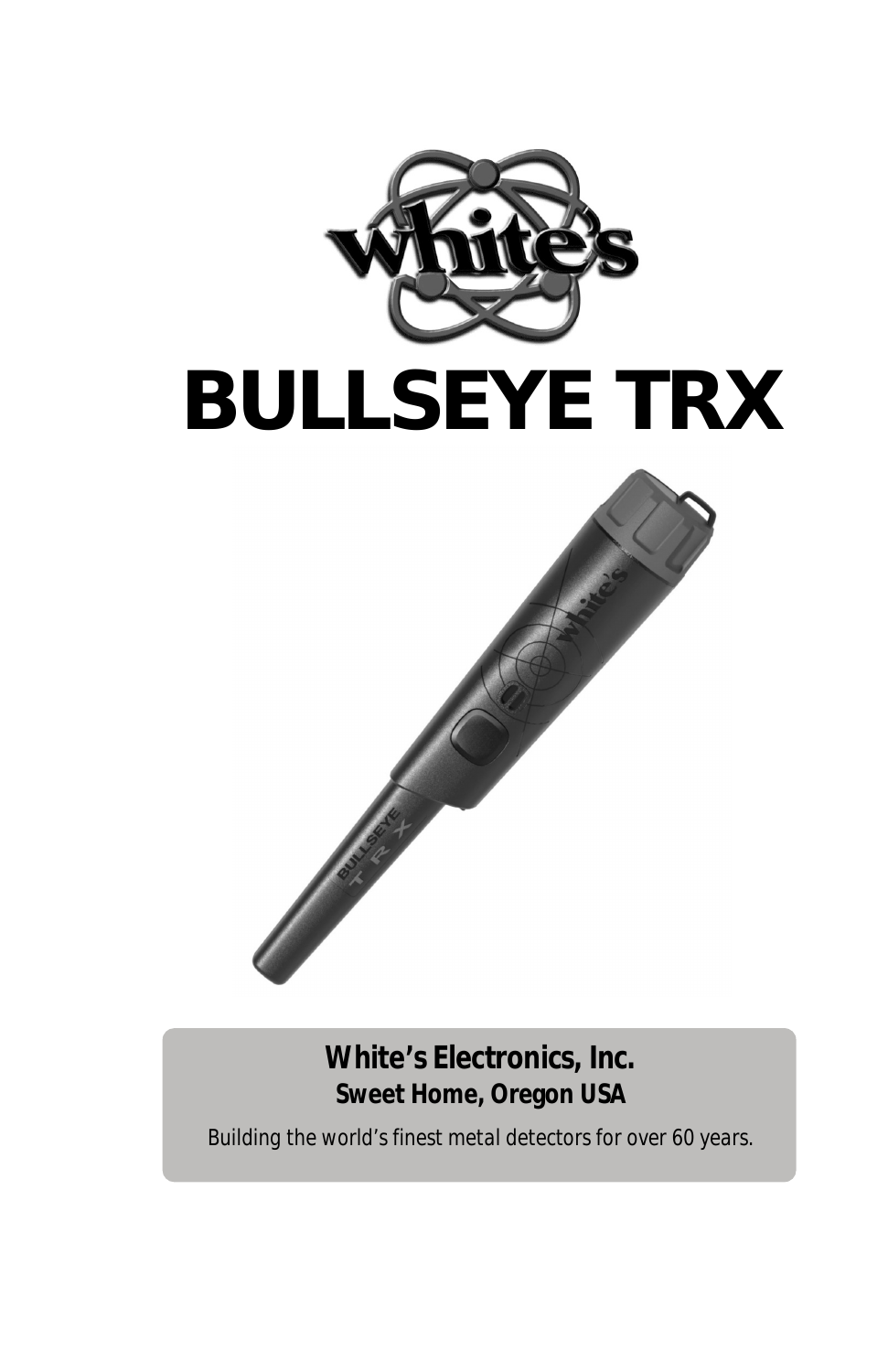#### **Introduction**

Congratulations on selecting the White's *Bullseye TRX* pinpointer. The *Bullseye TRX* is unlike any other pinpointer on the market. Using the latest miniaturized components, we've put a complete groundbalancing Very Low Frequency (VLF) circuit inside the *TRX* housing. The *Bullseye TRX* has excellent sensitivity, and "grabs" the ground to detect deeper targets.

The *Bullseye TRX* packs in more features than any other pinpointer. Ratcheting ground grab, proportional response, selectable beeper and/or vibrator, LED light, lanyard loops, dual battery operation, and a weatherproof housing with depth markings make the *Bullseye TRX* the most complete pinpointer on the market.

#### **Batteries**

The *Bullseye TRX* can accept either two AA batteries (included) or a single 9V battery. The use of **quality alkaline** batteries is critical to proper operation*.* Using lowquality standard or "heavyduty" batteries will cause performance problems and quick battery exhaustion. Rechargeable NiMH batteries also work well.

The best performance and longest run-time is achieved with AA Lithium batteries, such as Energizer Ultimate Lithium. Although these batteries are more expensive than alkaline, their exceptionally long life makes them less expensive to use.

Battery installation is easy and is illustrated at right.

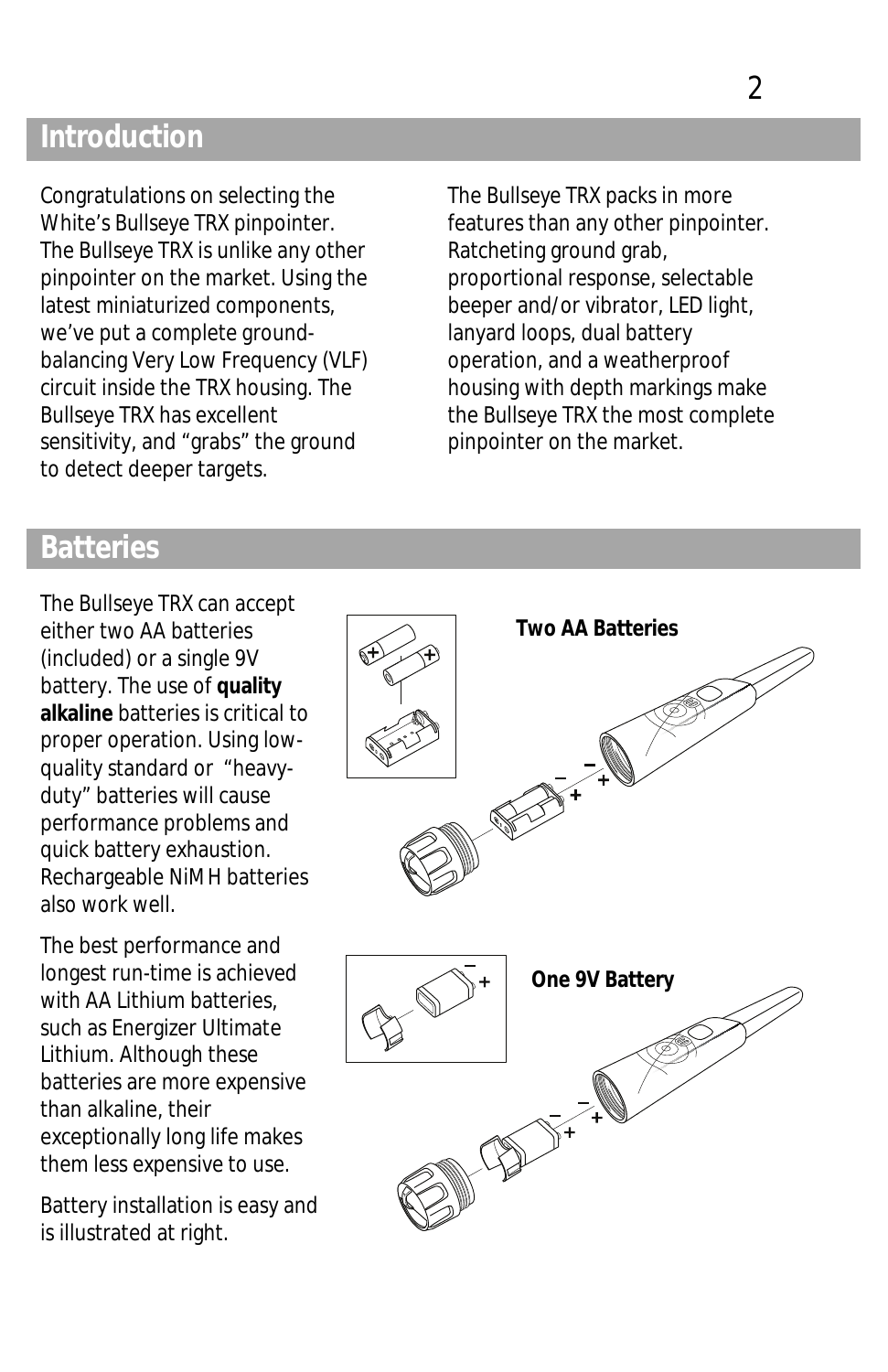#### **Features**

**Audio alert** —The *Bullseye TRX* produces a repeating beep on target detection. The repetition rate of the beeps increases as the probe gets closer to the target. Most targets within 1/4" of the probe result in a continuous tone. The audio alert can be turned off.

**Vibrate alert —** A vibrator motor produces short, repeating vibrations in sync with the audio alert. The vibrator motor can be turned off or used alone, without the audio alert.

**LED light —** An LED provides illumination while probing and acts as a power-on indicator.

**Ground balance –** A quick-press of the button "grabs" the ground reading for accurate ground balance.

**Target ratcheting –** A quick-press of the button ratchets in on strong target signals.

**Overload indicator –** An excessively large target will create a series of long responses.

**Low battery alert —** During poweron, three cycles of a two-tone alarm indicate a low battery. During operation, each button press will create the same alarm if the battery is low. The LED also blinks continuously to indicate a low battery.

**Holster —** *Bullseye TRX* includes a carry holster, which fits up to a 3 inch wide belt. It also includes a lanyard attachment loop.

**Ruler —** The *Bullseye TRX* has a ruler imprinted into the housing for determining target depth.

**Dual battery operation —** The *Bullseye TRX* operates with either two AA batteries or a single 9V battery using the included adapter. *Note: Use only high-quality alkaline, NiMH, or lithium batteries.*

**Lost pinpointer alarm —** If you leave your *Bullseye TRX* powered on, after five minutes of inactivity it sounds a long beep every 15 seconds to help you relocate it. A quick-press of the button resets the five-minute timer. The bright orange battery cap also helps in finding a lost *Bullseye TRX*.

**Automatic power-off —** After five minutes, the lost pinpointer alarm ceases and the *Bullseye TRX* powers down with a two-tone beep.

**Replaceable shell —** Scraping around in the dirt will eventually wear through the plastic of any pinpointer. The *Bullseye TRX* is built to last with an easily replaceable shell that saves you money.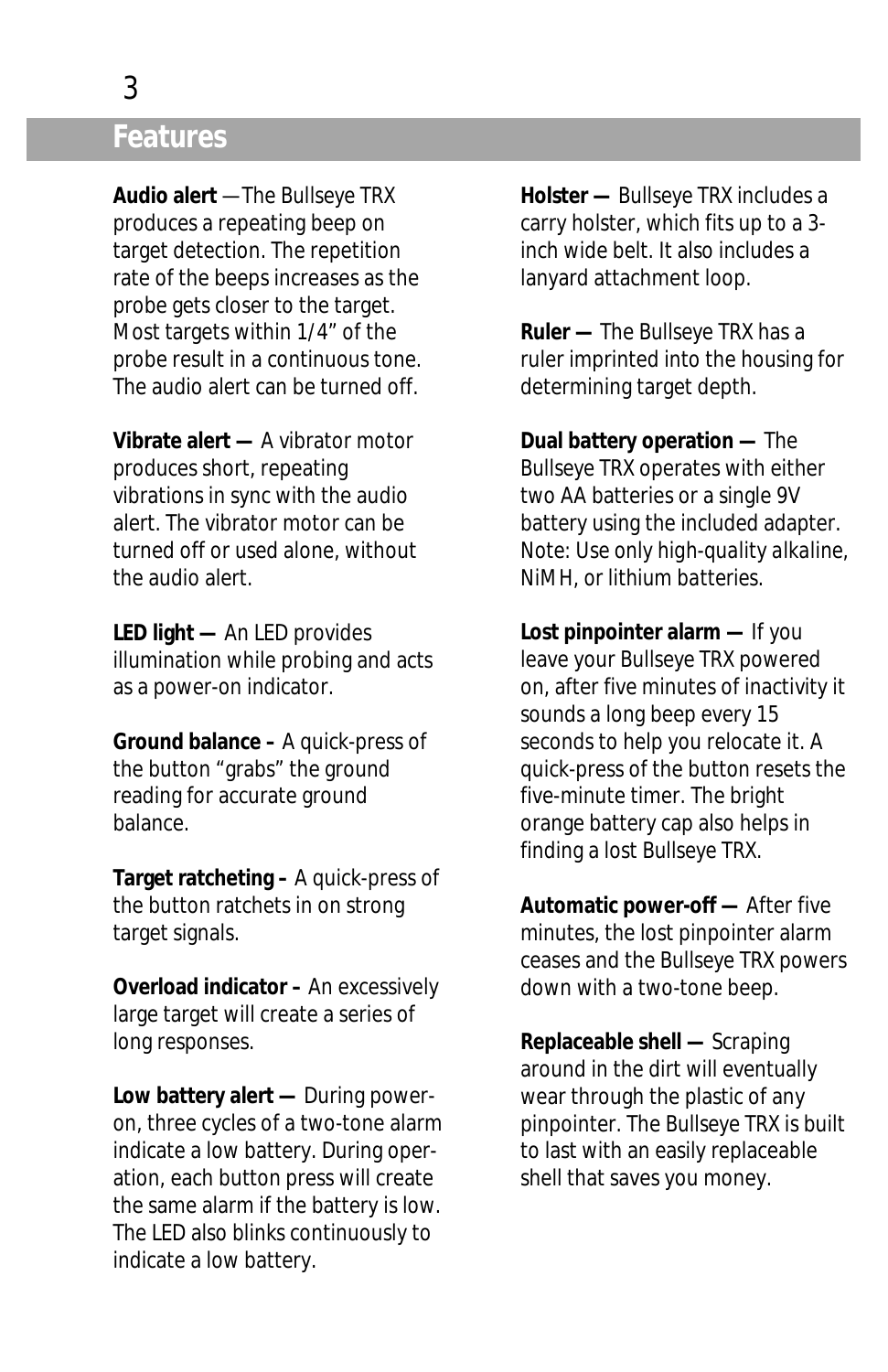### **Operation**

#### **Power On**

- 1. Hold the unit away from the ground and any metal.
- 2. Quickly press and release the button. The *Bullseye TRX* will beep once followed by two short beeps indicating that it's ready to use.

#### **Power Off**

- 1. **Press and hold** the button for half a second.
- 2. When you hear a two-tone beep, release the button. The unit will power down.

#### **Ground/Target Reset**

During operation, a *quick press* of the button performs a "grab" function. In the absence of a target, this grabs the ground phase and resets the ground balance. In the presence of a target, it can be used to ratchet in on strong target signals.

#### **Beep or Vibration Selection**

The *Bullseye TRX* can indicate target proximity with either an audible beep or a vibration response. Both are "on" by default, but it is recommended that you choose one

or the other to minimize battery drain.

- 1. Turn the unit on.
- 2. Press and hold the button for half a second, and listen for the two-tone power-down jingle.
- 3. **Continue holding down the button.** After two more seconds, the *Bullseye TRX* will enter Setup Mode, signified by a two-tone "boo-beep."
- 4. **Continue holding down the button.** After another two seconds, the *Bullseye TRX* will begin to cycle through the beeper/vibration selections:
	- Beeper and vibrator
	- Beeper only
	- Vibrator only

*Note:* the selection always starts with the currently selected mode.

5. When you reach the desired selection, simply release the button and the *Bullseye TRX* will exit setup, indicated by two short beeps.

Changes to this setting are automatically saved when the *TRX* is powered off.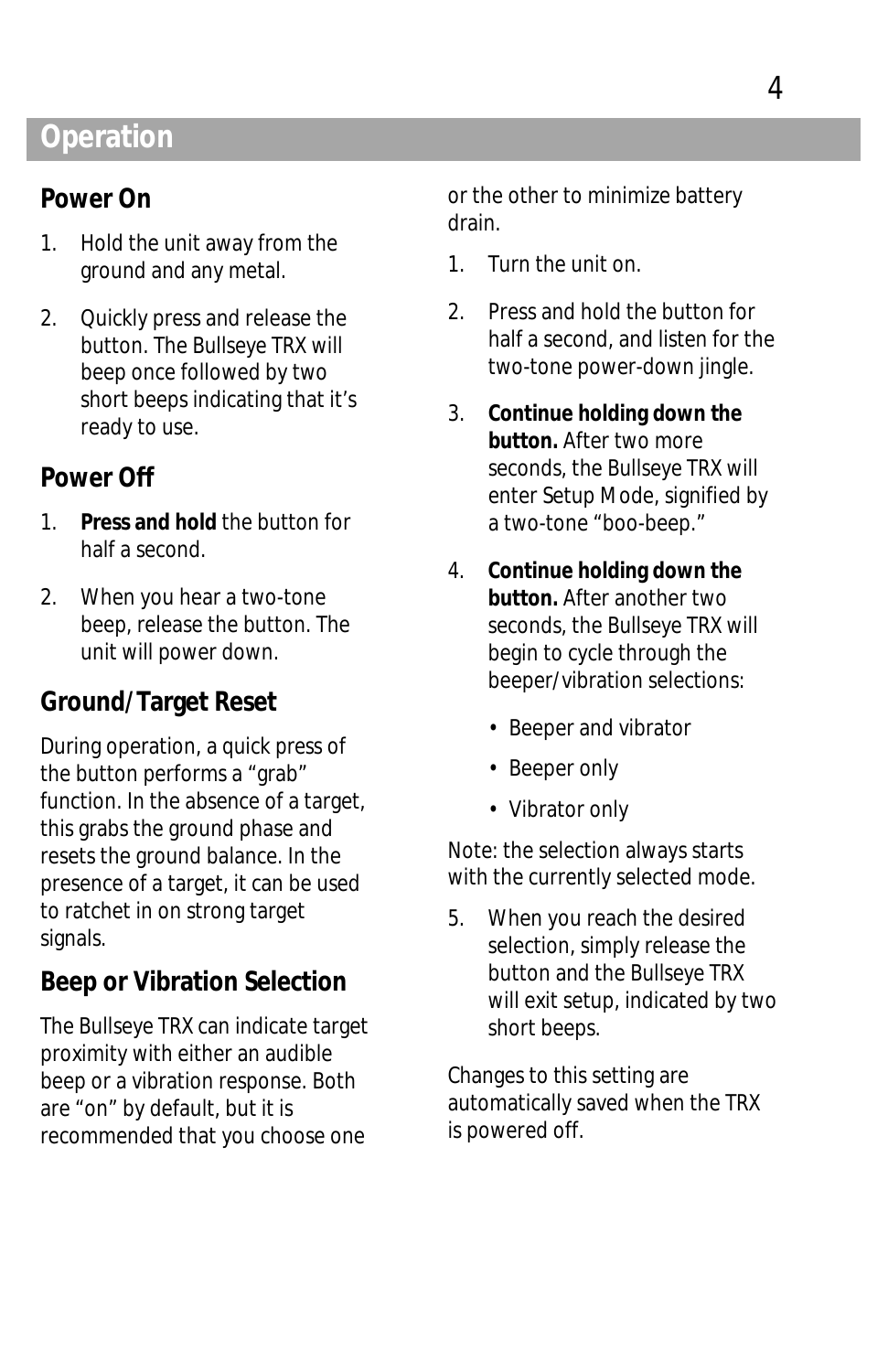### **Locating and Digging**

When you locate a target with your primary detector, before digging a hole, use the *Bullseye TRX* to scan the surface of the ground. Do this by pointing the unit straight down and moving it around the suspected area. Often the target will be less than 3" deep and can be detected with the *Bullseye TRX*, making recovery easier.

If a surface scan doesn't detect the target, dig an appropriate plug or flap cut in the turf. Use the *Bullseye TRX* to scan both the plug (or flap) and down into the hole. In some

cases, a coin on edge will be difficult to pinpoint and may be in the sidewall of the hole. Be sure to scan the walls of the hole.

Be mindful of proper digging techniques when extracting the target. Use the smallest appropriate digging tool, especially in public areas. Learn to cut plugs that avoid turf damage or, better yet, how to "pop" coins using only a screwdriver. There are numerous videos on *YouTube* that demonstrate good target extraction protocol.



*Coins that are on edge are often in the wall of the hole. As the tip is lowered into the hole, the peak response is produced as the tip passes* 

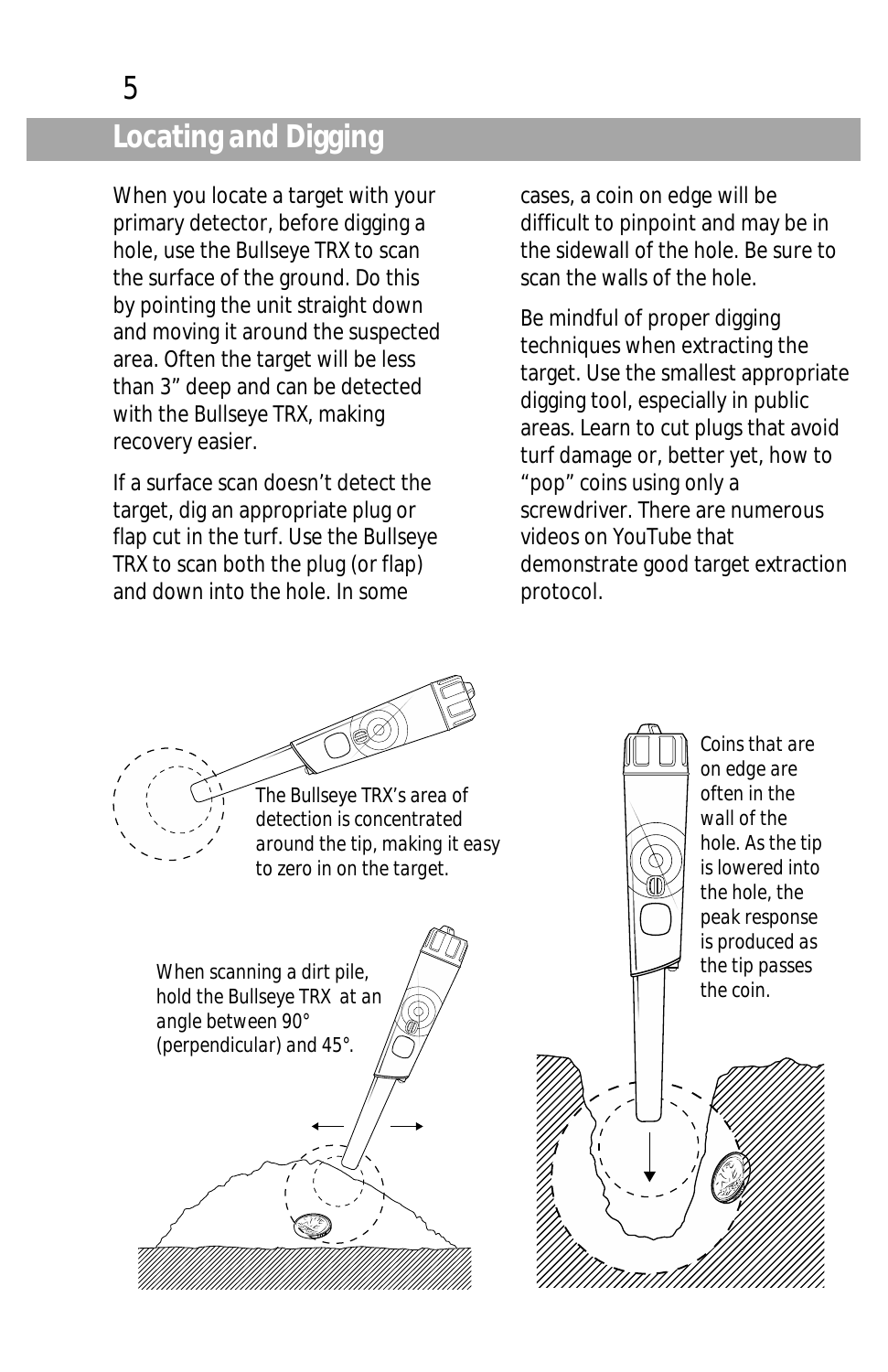# **Troubleshooting**

| Unit won't turn on, turns on but<br>turns off quickly, performs<br>erratically.         | Replace the battery. Check that battery is<br>inserted correctly, with proper polarity<br>(positive to positive, negative to<br>negative). |
|-----------------------------------------------------------------------------------------|--------------------------------------------------------------------------------------------------------------------------------------------|
| Unit sounds a false alert as it<br>approaches the ground.                               | Place the tip to the ground but away from<br>metal and quick-press the button to<br>"grab" the ground reading.                             |
| Unit turns on and produces a<br>three-tone beep before the two-<br>tone "ready" signal. | Unit is probably overloaded. Make sure it<br>is held away from ground and metal<br>during turn-on.                                         |
| Target appears to be large and<br>difficult to pinpoint.                                | Quick-press the button to ratchet down<br>the sensitivity. This reduces the apparent<br>size of strong targets.                            |
| Target is detected but then<br>disappears as the probe is moved<br>deeper into the hole | Target is probably in the sidewall of the<br>hole.                                                                                         |

## **Specifications**

| Operating mode           | <b>VLF-IB</b>                        |
|--------------------------|--------------------------------------|
| Frequency                | 12 kHz                               |
| Temperature range        | 5° to 158°F (-15° to +70°C)          |
| Search modes             | All Metal non-motion                 |
| <b>Ground balance</b>    | LockTrac with Grab                   |
| <b>Target indication</b> | Beeper, vibrate (selectable)         |
| Target response          | Proportional                         |
| Search coil              | 0.3" / 7.6mm coaxial                 |
| <b>Housing</b>           | Weatherproof                         |
| Weight                   | 6.5 oz / 185g (with 2 AA batteries)  |
| Length                   | 10 inches / 25cm                     |
| <b>Batteries</b>         | (2) AA or (1) 9V, alkaline or better |
| <b>Battery life</b>      | 20 hours typical                     |
| Warranty                 | 2 years, transferable                |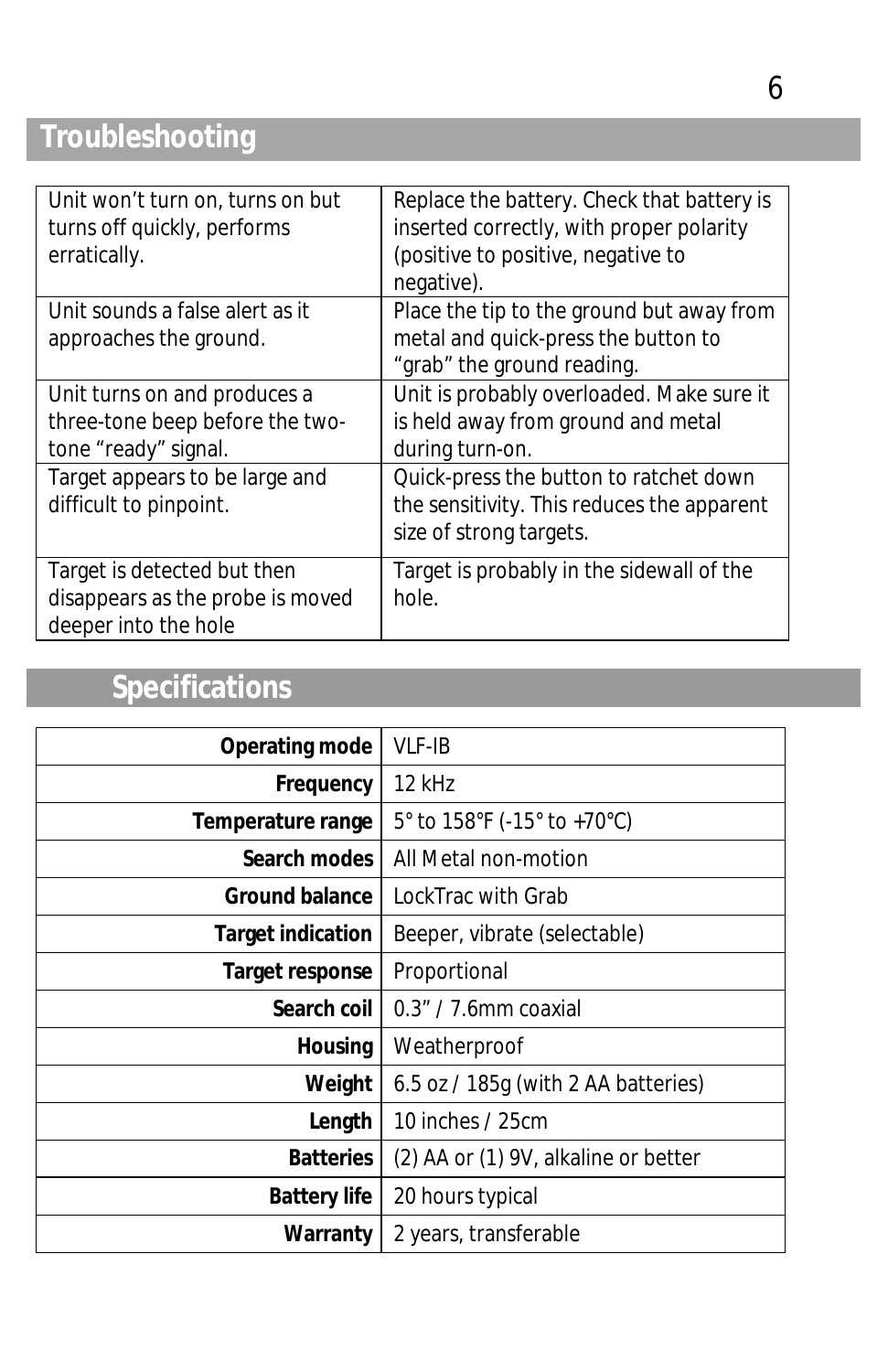# **Warranty**

If within two years (24 months) from the original date of purchase, your White's detector fails due to defects in either material or workmanship, White's will repair or replace, at its option, all necessary parts without charge for parts or labor.

Simply return the complete detector to the dealer where you purchased it or to your nearest Authorized Service Center. The unit must be accompanied by a detailed explanation of the symptoms of the failure and proof of date-ofpurchase.

This is a transferable manufacturer warranty, which covers the instrument two years from the original purchase date, regardless of the owner.

Items excluded from the warranty are non-rechargeable batteries, accessories that are not standard equipment, shipping/handling costs outside the continental United States, Special Delivery costs (Air Freight, Next Day, 2nd Day, Packaging Services, etc.) and all shipping/handling costs inside the continental United States 90 days after purchase.

White's registers your purchase only if the Sales Registration Card is filled out and returned to the factory address by your dealer, soon after

original purchase.

The warranty does not cover damage caused by accident, misuse, neglect, alterations, modifications, unauthorized service, or prolonged exposure to corrosive compounds, including salt. Duration of any implied warranty (e.g., merchantability and fitness for a particular purpose) shall not be longer than the stated warranty. Neither the manufacturer nor the retailer shall be liable for any incidental or consequential damages.

Some states, however, do not allow the limitation on the length of implied warranties, or the exclusion of incidental or consequential damages. Therefore, the above limitations may not apply to you. In addition, the stated warranty gives you specific legal rights, and you may have other rights which vary from state to state.

The foregoing is the only warranty provided by White's as the manufacturer of your metal detector. Any extended warranty period beyond two years, which may be provided by a dealer or other third party on your detector, may be without White's authority, involvement and consent, and might not be honored by White's Electronics, Inc.